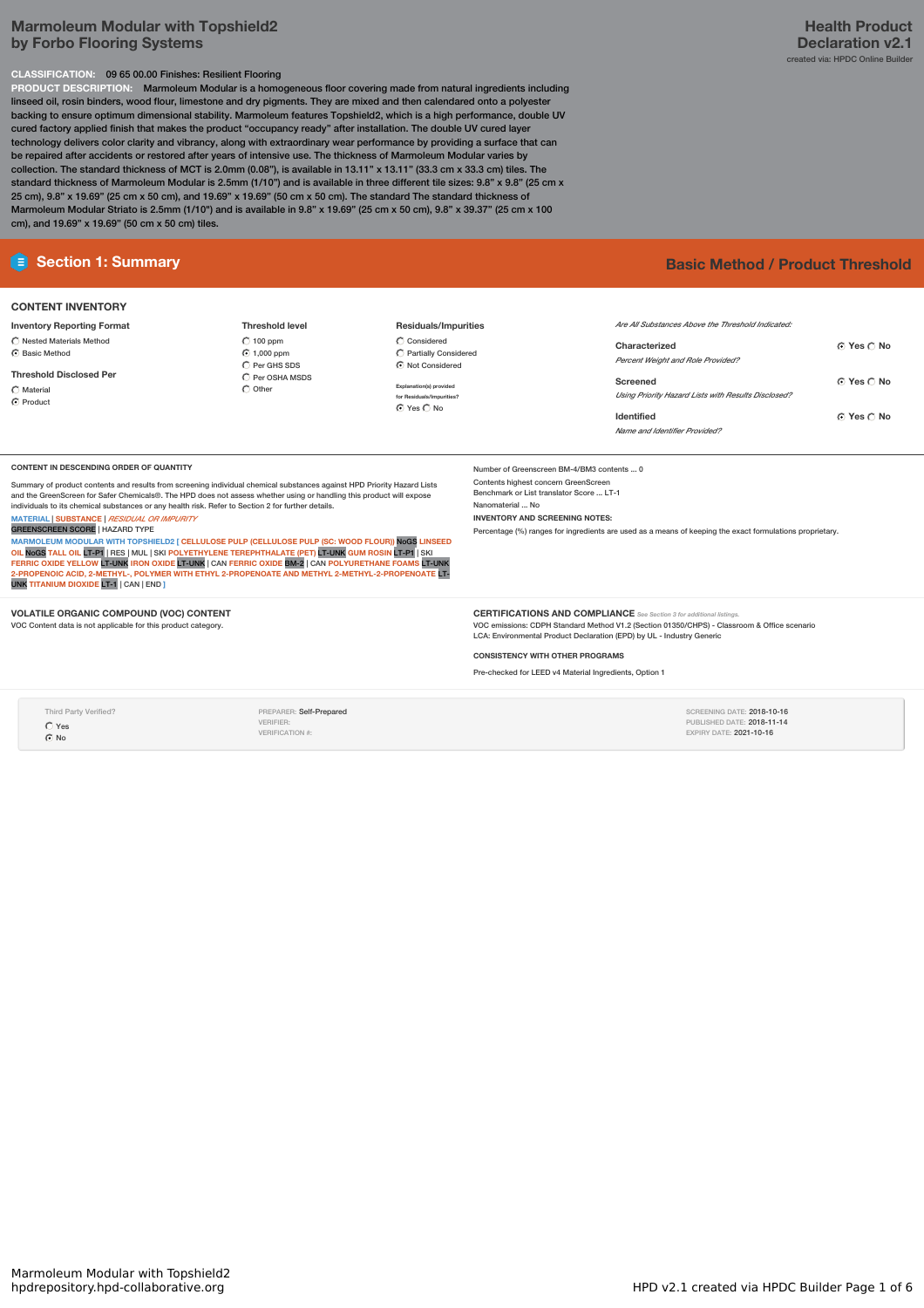This section lists contents in a product based on specific threshold(s) and reports detailed health information including hazards. This HPD uses the inventory method indicated above, which is one of three possible *methods:*

- *Basic Inventory method with Product-level threshold.*
- *Nested Material Inventory method with Product-level threshold*
- *Nested Material Inventory method with individual Material-level thresholds*

Definitions and requirements for the three inventory methods and requirements for each data field can be found in the HPD Open Standard version 2.1, available on the HPDC website at www.hpd*collaborative.org/hpd-2-1-standard*

|                                                  | <b>MARMOLEUM MODULAR WITH TOPSHIELD2</b>                                                                                                                                                                                                                                                                                                                                                                                                                                                                                                                                                                                                                                                                                                                                                                                                                                                                                                                                                                                                                                                                                                  |          |                                                         |               |                |
|--------------------------------------------------|-------------------------------------------------------------------------------------------------------------------------------------------------------------------------------------------------------------------------------------------------------------------------------------------------------------------------------------------------------------------------------------------------------------------------------------------------------------------------------------------------------------------------------------------------------------------------------------------------------------------------------------------------------------------------------------------------------------------------------------------------------------------------------------------------------------------------------------------------------------------------------------------------------------------------------------------------------------------------------------------------------------------------------------------------------------------------------------------------------------------------------------------|----------|---------------------------------------------------------|---------------|----------------|
| PRODUCT THRESHOLD: 1000 ppm                      |                                                                                                                                                                                                                                                                                                                                                                                                                                                                                                                                                                                                                                                                                                                                                                                                                                                                                                                                                                                                                                                                                                                                           |          | RESIDUALS AND IMPURITIES CONSIDERED: NO                 |               |                |
|                                                  | RESIDUALS AND IMPURITIES NOTES: No residuals or impurities are expected to be present in the product at or above the reporting threshold.                                                                                                                                                                                                                                                                                                                                                                                                                                                                                                                                                                                                                                                                                                                                                                                                                                                                                                                                                                                                 |          |                                                         |               |                |
| OTHER PRODUCT NOTES:                             |                                                                                                                                                                                                                                                                                                                                                                                                                                                                                                                                                                                                                                                                                                                                                                                                                                                                                                                                                                                                                                                                                                                                           |          |                                                         |               |                |
| CELLULOSE PULP (CELLULOSE PULP (SC: WOOD FLOUR)) |                                                                                                                                                                                                                                                                                                                                                                                                                                                                                                                                                                                                                                                                                                                                                                                                                                                                                                                                                                                                                                                                                                                                           |          |                                                         |               | ID: 65996-61-4 |
| %: 24.2800 - 25.2800                             | GS: NoGS                                                                                                                                                                                                                                                                                                                                                                                                                                                                                                                                                                                                                                                                                                                                                                                                                                                                                                                                                                                                                                                                                                                                  |          | RC: PreC<br>NANO: No                                    | ROLE: Filler  |                |
|                                                  |                                                                                                                                                                                                                                                                                                                                                                                                                                                                                                                                                                                                                                                                                                                                                                                                                                                                                                                                                                                                                                                                                                                                           |          |                                                         |               |                |
| <b>HAZARDS:</b>                                  | AGENCY(IES) WITH WARNINGS:                                                                                                                                                                                                                                                                                                                                                                                                                                                                                                                                                                                                                                                                                                                                                                                                                                                                                                                                                                                                                                                                                                                |          |                                                         |               |                |
| None Found                                       | No warnings found on HPD Priority lists                                                                                                                                                                                                                                                                                                                                                                                                                                                                                                                                                                                                                                                                                                                                                                                                                                                                                                                                                                                                                                                                                                   |          |                                                         |               |                |
|                                                  | SUBSTANCE NOTES: Category = Tree-based materials - wood planks/strips/pieces, bark, wood chips, and other wood products. This disclosure does not provide information on allergens, hyper-accumulation of metals, production<br>of any toxic substances during normal metabolic activities, pesticides, and other potential hazards or sources of hazards which may be found in certain biological materials. Cellulose is mix of different species of wood. T<br>specific brand name that Forbo Flooring Systems uses in Marmoleum is Lignocel C 120. LIGNOCEL® C 120 is not classified as dangerous according to directive 67/548/EEC, directive 1999/45/EC and regulation 1272/2008<br>(CLP). Information pertaining to special dangers for human and environment: Adverse physiochemical effects: Capable of causing dust explosions. Adverse human health effects and symptoms: N/A Adverse environmental<br>effects: N/A Other adverse hazards: Substance is combustible. Substance related information: EC-No: N/A INDEX-NO: N/A REACH Registration No: N/A Purity: 100 % Synonyms: N/A Stabilizers: N/A Hazardous Impurities: N/A |          |                                                         |               |                |
| <b>LINSEED OIL</b>                               |                                                                                                                                                                                                                                                                                                                                                                                                                                                                                                                                                                                                                                                                                                                                                                                                                                                                                                                                                                                                                                                                                                                                           |          |                                                         |               | ID: 8001-26-1  |
| %: $23.1000 - 24.1000$                           | GS: NoGS                                                                                                                                                                                                                                                                                                                                                                                                                                                                                                                                                                                                                                                                                                                                                                                                                                                                                                                                                                                                                                                                                                                                  | RC: None | NANO: No                                                | ROLE: Binder  |                |
| <b>HAZARDS:</b>                                  | AGENCY(IES) WITH WARNINGS:                                                                                                                                                                                                                                                                                                                                                                                                                                                                                                                                                                                                                                                                                                                                                                                                                                                                                                                                                                                                                                                                                                                |          |                                                         |               |                |
| None Found                                       | No warnings found on HPD Priority lists                                                                                                                                                                                                                                                                                                                                                                                                                                                                                                                                                                                                                                                                                                                                                                                                                                                                                                                                                                                                                                                                                                   |          |                                                         |               |                |
|                                                  |                                                                                                                                                                                                                                                                                                                                                                                                                                                                                                                                                                                                                                                                                                                                                                                                                                                                                                                                                                                                                                                                                                                                           |          |                                                         |               |                |
| SUBSTANCE NOTES:                                 |                                                                                                                                                                                                                                                                                                                                                                                                                                                                                                                                                                                                                                                                                                                                                                                                                                                                                                                                                                                                                                                                                                                                           |          |                                                         |               |                |
|                                                  |                                                                                                                                                                                                                                                                                                                                                                                                                                                                                                                                                                                                                                                                                                                                                                                                                                                                                                                                                                                                                                                                                                                                           |          |                                                         |               |                |
| <b>TALL OIL</b>                                  |                                                                                                                                                                                                                                                                                                                                                                                                                                                                                                                                                                                                                                                                                                                                                                                                                                                                                                                                                                                                                                                                                                                                           |          |                                                         |               | ID: 8002-26-4  |
| %: 7.7600 - 8.7600                               | GS: LT-P1                                                                                                                                                                                                                                                                                                                                                                                                                                                                                                                                                                                                                                                                                                                                                                                                                                                                                                                                                                                                                                                                                                                                 | RC: PreC | NANO: No                                                | ROLE: Binder  |                |
| <b>HAZARDS:</b>                                  | AGENCY(IES) WITH WARNINGS:                                                                                                                                                                                                                                                                                                                                                                                                                                                                                                                                                                                                                                                                                                                                                                                                                                                                                                                                                                                                                                                                                                                |          |                                                         |               |                |
| <b>RESPIRATORY</b>                               | AOEC - Asthmagens                                                                                                                                                                                                                                                                                                                                                                                                                                                                                                                                                                                                                                                                                                                                                                                                                                                                                                                                                                                                                                                                                                                         |          | Asthmagen (Rs) - sensitizer-induced                     |               |                |
| <b>MULTIPLE</b>                                  | German FEA - Substances Hazardous to Waters                                                                                                                                                                                                                                                                                                                                                                                                                                                                                                                                                                                                                                                                                                                                                                                                                                                                                                                                                                                                                                                                                               |          | Class 2 - Hazard to Waters                              |               |                |
| <b>SKIN SENSITIZE</b>                            | <b>MAK</b>                                                                                                                                                                                                                                                                                                                                                                                                                                                                                                                                                                                                                                                                                                                                                                                                                                                                                                                                                                                                                                                                                                                                |          | Sensitizing Substance Sh - Danger of skin sensitization |               |                |
|                                                  |                                                                                                                                                                                                                                                                                                                                                                                                                                                                                                                                                                                                                                                                                                                                                                                                                                                                                                                                                                                                                                                                                                                                           |          |                                                         |               |                |
| SUBSTANCE NOTES:                                 |                                                                                                                                                                                                                                                                                                                                                                                                                                                                                                                                                                                                                                                                                                                                                                                                                                                                                                                                                                                                                                                                                                                                           |          |                                                         |               |                |
|                                                  |                                                                                                                                                                                                                                                                                                                                                                                                                                                                                                                                                                                                                                                                                                                                                                                                                                                                                                                                                                                                                                                                                                                                           |          |                                                         |               |                |
| POLYETHYLENE TEREPHTHALATE (PET)                 |                                                                                                                                                                                                                                                                                                                                                                                                                                                                                                                                                                                                                                                                                                                                                                                                                                                                                                                                                                                                                                                                                                                                           |          |                                                         |               | ID: 25038-59-9 |
| %: $7.0000 - 8.0000$                             | GS: LT-UNK                                                                                                                                                                                                                                                                                                                                                                                                                                                                                                                                                                                                                                                                                                                                                                                                                                                                                                                                                                                                                                                                                                                                | RC: None | NANO: No                                                | ROLE: Backing |                |
| <b>HAZARDS:</b>                                  | AGENCY(IES) WITH WARNINGS:                                                                                                                                                                                                                                                                                                                                                                                                                                                                                                                                                                                                                                                                                                                                                                                                                                                                                                                                                                                                                                                                                                                |          |                                                         |               |                |
| None Found                                       | No warnings found on HPD Priority lists                                                                                                                                                                                                                                                                                                                                                                                                                                                                                                                                                                                                                                                                                                                                                                                                                                                                                                                                                                                                                                                                                                   |          |                                                         |               |                |
|                                                  |                                                                                                                                                                                                                                                                                                                                                                                                                                                                                                                                                                                                                                                                                                                                                                                                                                                                                                                                                                                                                                                                                                                                           |          |                                                         |               |                |
| SUBSTANCE NOTES:                                 |                                                                                                                                                                                                                                                                                                                                                                                                                                                                                                                                                                                                                                                                                                                                                                                                                                                                                                                                                                                                                                                                                                                                           |          |                                                         |               |                |
|                                                  |                                                                                                                                                                                                                                                                                                                                                                                                                                                                                                                                                                                                                                                                                                                                                                                                                                                                                                                                                                                                                                                                                                                                           |          |                                                         |               |                |
| <b>GUM ROSIN</b>                                 |                                                                                                                                                                                                                                                                                                                                                                                                                                                                                                                                                                                                                                                                                                                                                                                                                                                                                                                                                                                                                                                                                                                                           |          |                                                         |               | ID: 8050-09-7  |
| %: 4.0400                                        | GS: LT-P1                                                                                                                                                                                                                                                                                                                                                                                                                                                                                                                                                                                                                                                                                                                                                                                                                                                                                                                                                                                                                                                                                                                                 | RC: None | NANO: No                                                | ROLE: Binder  |                |
| <b>HAZARDS:</b>                                  | AGENCY(IES) WITH WARNINGS:                                                                                                                                                                                                                                                                                                                                                                                                                                                                                                                                                                                                                                                                                                                                                                                                                                                                                                                                                                                                                                                                                                                |          |                                                         |               |                |
| <b>SKIN SENSITIZE</b>                            | EU - GHS (H-Statements)                                                                                                                                                                                                                                                                                                                                                                                                                                                                                                                                                                                                                                                                                                                                                                                                                                                                                                                                                                                                                                                                                                                   |          | H317 - May cause an allergic skin reaction              |               |                |
| <b>SKIN SENSITIZE</b>                            | <b>MAK</b>                                                                                                                                                                                                                                                                                                                                                                                                                                                                                                                                                                                                                                                                                                                                                                                                                                                                                                                                                                                                                                                                                                                                |          | Sensitizing Substance Sh - Danger of skin sensitization |               |                |
|                                                  |                                                                                                                                                                                                                                                                                                                                                                                                                                                                                                                                                                                                                                                                                                                                                                                                                                                                                                                                                                                                                                                                                                                                           |          |                                                         |               |                |
| SUBSTANCE NOTES:                                 |                                                                                                                                                                                                                                                                                                                                                                                                                                                                                                                                                                                                                                                                                                                                                                                                                                                                                                                                                                                                                                                                                                                                           |          |                                                         |               |                |
|                                                  |                                                                                                                                                                                                                                                                                                                                                                                                                                                                                                                                                                                                                                                                                                                                                                                                                                                                                                                                                                                                                                                                                                                                           |          |                                                         |               |                |
| <b>FERRIC OXIDE YELLOW</b>                       |                                                                                                                                                                                                                                                                                                                                                                                                                                                                                                                                                                                                                                                                                                                                                                                                                                                                                                                                                                                                                                                                                                                                           |          |                                                         |               | ID: 51274-00-1 |
|                                                  |                                                                                                                                                                                                                                                                                                                                                                                                                                                                                                                                                                                                                                                                                                                                                                                                                                                                                                                                                                                                                                                                                                                                           |          |                                                         |               |                |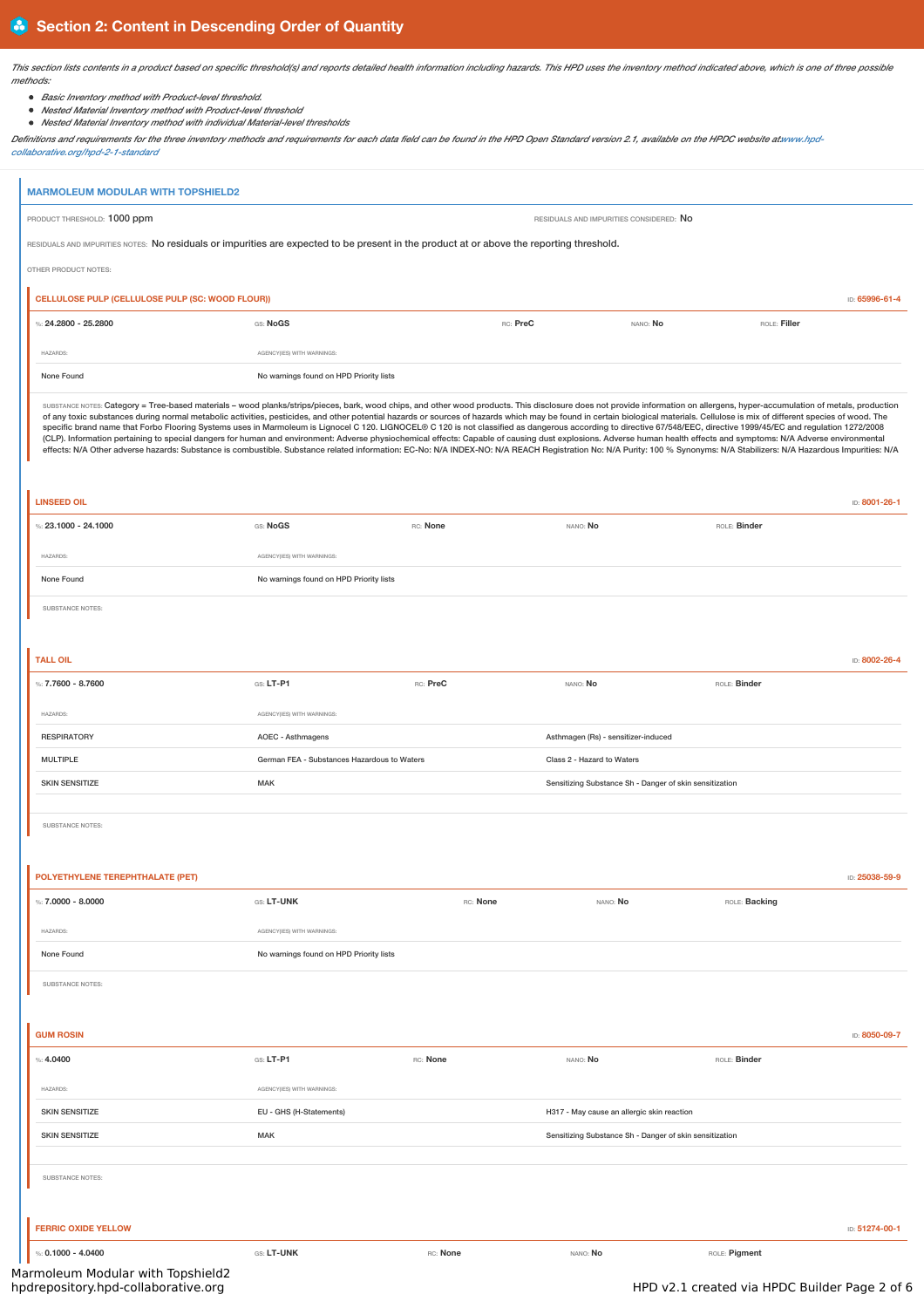| HAZARDS:                                                                                      | AGENCY(IES) WITH WARNINGS:              |          |                                                                                                         |                |                |
|-----------------------------------------------------------------------------------------------|-----------------------------------------|----------|---------------------------------------------------------------------------------------------------------|----------------|----------------|
| None Found                                                                                    | No warnings found on HPD Priority lists |          |                                                                                                         |                |                |
| SUBSTANCE NOTES:                                                                              |                                         |          |                                                                                                         |                |                |
|                                                                                               |                                         |          |                                                                                                         |                |                |
| <b>IRON OXIDE</b>                                                                             |                                         |          |                                                                                                         |                | ID: 1317-61-9  |
| %: $0.1000 - 4.0400$                                                                          | GS: LT-UNK                              | RC: None | NANO: No                                                                                                | ROLE: Pigment  |                |
| HAZARDS:                                                                                      | AGENCY(IES) WITH WARNINGS:              |          |                                                                                                         |                |                |
| CANCER                                                                                        | MAK                                     |          | Carcinogen Group 3B - Evidence of carcinogenic effects but not sufficient for classification            |                |                |
|                                                                                               |                                         |          |                                                                                                         |                |                |
| SUBSTANCE NOTES:                                                                              |                                         |          |                                                                                                         |                |                |
|                                                                                               |                                         |          |                                                                                                         |                |                |
| <b>FERRIC OXIDE</b>                                                                           |                                         |          |                                                                                                         |                | ID: 1309-37-1  |
| %: $0.1000 - 4.0400$                                                                          | $GS: BM-2$                              | RC: None | NANO: No                                                                                                | ROLE: Pigment  |                |
| HAZARDS:                                                                                      | AGENCY(IES) WITH WARNINGS:              |          |                                                                                                         |                |                |
| CANCER                                                                                        | MAK                                     |          | Carcinogen Group 3B - Evidence of carcinogenic effects but not sufficient for classification            |                |                |
|                                                                                               |                                         |          |                                                                                                         |                |                |
| SUBSTANCE NOTES:                                                                              |                                         |          |                                                                                                         |                |                |
|                                                                                               |                                         |          |                                                                                                         |                |                |
| <b>POLYURETHANE FOAMS</b>                                                                     |                                         |          |                                                                                                         |                | ID: 9009-54-5  |
| %: $0.1000 - 0.3000$                                                                          | GS: LT-UNK                              | RC: None | NANO: No                                                                                                | ROLE: Finish   |                |
| HAZARDS:                                                                                      | AGENCY(IES) WITH WARNINGS:              |          |                                                                                                         |                |                |
| None Found                                                                                    | No warnings found on HPD Priority lists |          |                                                                                                         |                |                |
| SUBSTANCE NOTES: Finish contains no Isocyanates.                                              |                                         |          |                                                                                                         |                |                |
|                                                                                               |                                         |          |                                                                                                         |                |                |
| 2-PROPENOIC ACID, 2-METHYL-, POLYMER WITH ETHYL 2-PROPENOATE AND METHYL 2-METHYL-2-PROPENOATE |                                         |          |                                                                                                         | ID: 25133-97-5 |                |
| %: $0.1000 - 0.3000$                                                                          | GS: LT-UNK                              |          | RC: UNK                                                                                                 | NANO: No       | ROLE: Finish   |
|                                                                                               |                                         |          |                                                                                                         |                |                |
| HAZARDS:                                                                                      | AGENCY(IES) WITH WARNINGS:              |          |                                                                                                         |                |                |
| None Found                                                                                    | No warnings found on HPD Priority lists |          |                                                                                                         |                |                |
| SUBSTANCE NOTES: Finish contains no Isocyanates.                                              |                                         |          |                                                                                                         |                |                |
|                                                                                               |                                         |          |                                                                                                         |                |                |
|                                                                                               |                                         |          |                                                                                                         |                |                |
| <b>TITANIUM DIOXIDE</b>                                                                       |                                         |          |                                                                                                         |                | ID: 13463-67-7 |
| %: $0.1000 - 4.0400$                                                                          | $GS: LT-1$                              | RC: None | NANO: No                                                                                                | ROLE: Pigment  |                |
| HAZARDS:                                                                                      | AGENCY(IES) WITH WARNINGS:              |          |                                                                                                         |                |                |
| CANCER                                                                                        | US CDC - Occupational Carcinogens       |          | Occupational Carcinogen                                                                                 |                |                |
| CANCER                                                                                        | CA EPA - Prop 65                        |          | Carcinogen - specific to chemical form or exposure route                                                |                |                |
| CANCER                                                                                        | <b>IARC</b>                             |          | Group 2B - Possibly carcinogenic to humans - inhaled from occupational sources                          |                |                |
| <b>ENDOCRINE</b>                                                                              | TEDX - Potential Endocrine Disruptors   |          | Potential Endocrine Disruptor                                                                           |                |                |
| CANCER                                                                                        | MAK                                     |          | Carcinogen Group 3A - Evidence of carcinogenic effects but not sufficient to establish MAK/BAT<br>value |                |                |

SUBSTANCE NOTES: The titanium dioxide (TiO2) is bound within the product, requiring no further labeling. Identified on the US EPA Safer Chemical Ingredient List. Form-specific hazards: airborne particles of respirable size occupational setting. Specific guidelines are being created to address known issues related to transparency and disclosure for several materials ("Special Conditions"), including those with Form-Specific Hazards such as<br>Ti "determined to be Benchmark 2 using the full GS (GreenScreen) method" hpdrepository.hpd-collaborative.org HPD v2.1 created via HPDC Builder Page 2 of 12 (http://ow.ly/Z5ken).

CANCER CANCER CANCER MAK MAK CARCINOSE CARCINOGEN GROUP 4 - Non-genotoxic carcinogen with low risk under MAK/BAT levels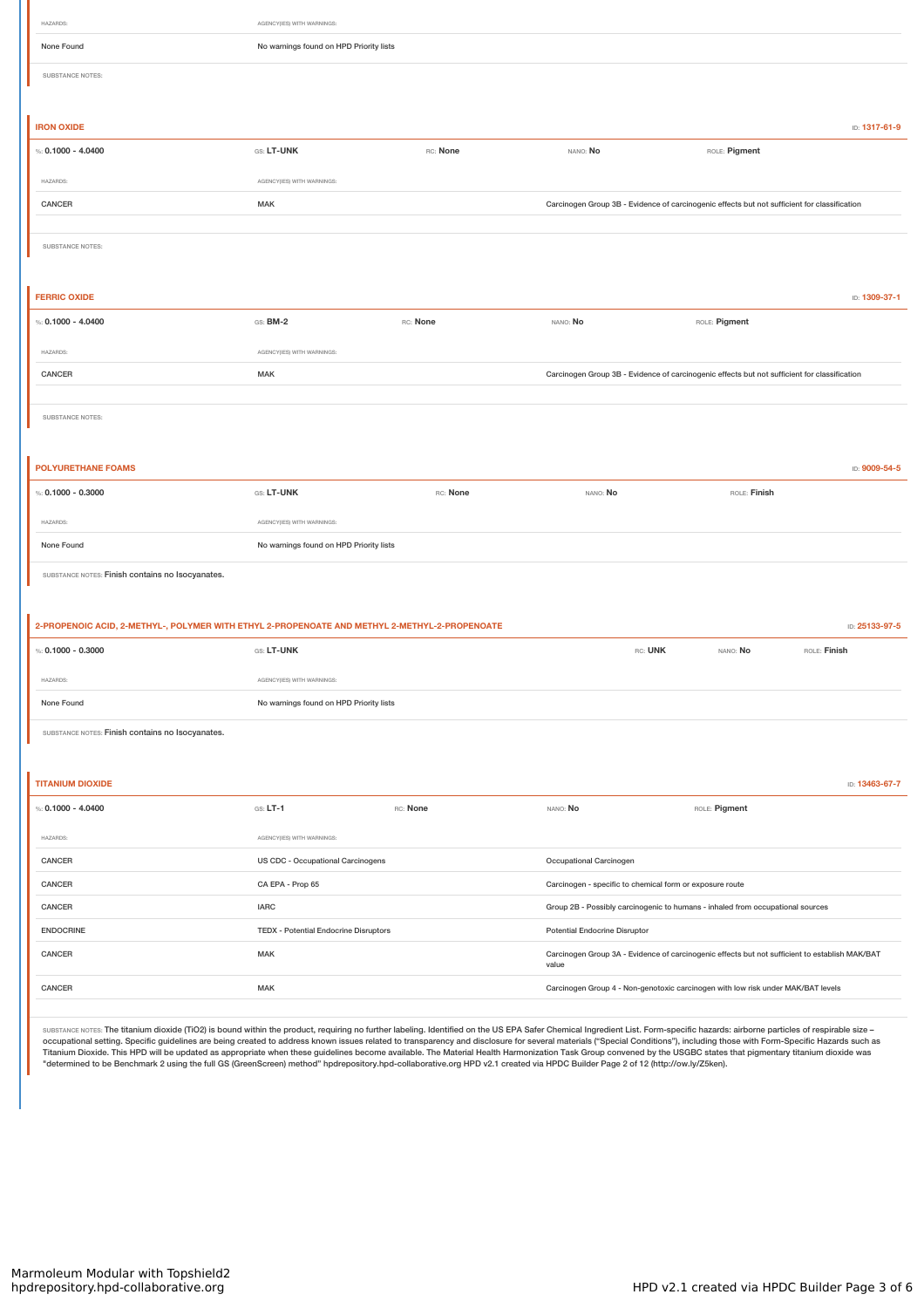This section lists applicable certification and standards compliance information for VOC emissions and VOC content. Other types of health or environmental performance testing or certifications completed for the *product may be provided.*

| <b>VOC EMISSIONS</b>                                                            |                               | CDPH Standard Method V1.2 (Section 01350/CHPS) - Classroom & Office scenario |                                       |                                                           |
|---------------------------------------------------------------------------------|-------------------------------|------------------------------------------------------------------------------|---------------------------------------|-----------------------------------------------------------|
| CERTIFYING PARTY: Third Party<br>APPLICABLE FACILITIES: AII<br>CERTIFICATE URL: | <b>ISSUE DATE: 2014-11-14</b> | <b>EXPIRY DATE:</b>                                                          | CERTIFIER OR LAB: Berkeley Analytical |                                                           |
| CERTIFICATION AND COMPLIANCE NOTES:                                             |                               |                                                                              |                                       |                                                           |
| <b>LCA</b>                                                                      |                               |                                                                              |                                       | <b>Environmental Product</b><br>Declaration (EPD) by UL - |

|                                                                                                                                                                                                                                                               |                                | <b>Industry Generic</b> |                                                      |
|---------------------------------------------------------------------------------------------------------------------------------------------------------------------------------------------------------------------------------------------------------------|--------------------------------|-------------------------|------------------------------------------------------|
| CERTIFYING PARTY: Third Party<br>APPLICABLE FACILITIES: AII<br>CERTIFICATE URL: Chrome-<br>extension://oemmndcbldboiebfnladdacbdfmadadm/https://forbo.blob.core.windows.net/forbodocuments/124851/EPD%20Marmoleum%20Modular%202018.01.05.pdf 01-05 01-05 lnc. | <b>ISSUE</b><br>DATE:<br>2018- | <b>EXPIRY</b><br>2023-  | CERTIFIER OR<br>DATE: LAB: <b>UL</b><br>Environment, |

CERTIFICATION AND COMPLIANCE NOTES:

# **H** Section 4: Accessories

This section lists related products or materials that the manufacturer requires or recommends for installation (such as adhesives or fasteners), maintenance, cleaning, or operations. For information relating to the *contents of these related products, refer to their applicable Health Product Declarations, if available.*

| FORBO T 940 ADHESIVE (VOC 0.00 G/L)                                                                                       | HPD URL: No HPD available               |
|---------------------------------------------------------------------------------------------------------------------------|-----------------------------------------|
| CONDITION WHEN RECOMMENDED OR REQUIRED AND/OR OTHER NOTES:<br>Standard recommended adhesive for installation.             |                                         |
| FORBO SUSTAIN 885M ADHESIVE (VOC 0.00 G/L)                                                                                | HPD URL: No HPD Available               |
| CONDITION WHEN RECOMMENDED OR REQUIRED AND/OR OTHER NOTES:<br>Alternative adhesive that can be used for installation.     |                                         |
| FORBO SUSTAIN 1195 ADHESIVE (VOC 0.00 G/L)                                                                                | HPD URL: No HPD Available               |
| CONDITION WHEN RECOMMENDED OR REQUIRED AND/OR OTHER NOTES:<br>Alternative adhesive that can be used for installation.     |                                         |
| FORBO SUSTAIN 1299 ADHESIVE (VOC 0.00 G/L)                                                                                | HPD URL: No HPD available               |
| CONDITION WHEN RECOMMENDED OR REQUIRED AND/OR OTHER NOTES:<br>Alternative adhesive that can be used with installation.    |                                         |
| FORBO 660 ADHESIVE (VOC 12.00 G/L)                                                                                        | HPD URL: http://www.forboflooringna.com |
| CONDITION WHEN RECOMMENDED OR REQUIRED AND/OR OTHER NOTES:<br>Alternative adhesive that can be used for installation.     |                                         |
| <b>FORBO ADHESIVE REMOVER</b>                                                                                             | HPD URL: No HPD available               |
| CONDITION WHEN RECOMMENDED OR REQUIRED AND/OR OTHER NOTES:<br>Can be used for adhesive residue removal post installation. |                                         |
| <b>NEUTRAL PH CLEANER</b>                                                                                                 | HPD URL: No HPD available               |
| CONDITION WHEN RECOMMENDED OR REQUIRED AND/OR OTHER NOTES:<br>Can be used for routine cleaning.                           |                                         |
|                                                                                                                           |                                         |
| READY TO USE NEUTRAL PH CLEANER                                                                                           | HPD URL: No HPD available               |
| CONDITION WHEN RECOMMENDED OR REQUIRED AND/OR OTHER NOTES:<br>Can be used for routine cleaning.                           |                                         |
| <b>HEAVY DUTY CLEANER</b>                                                                                                 | HPD URL: No HPD available               |
| CONDITION WHEN RECOMMENDED OR REQUIRED AND/OR OTHER NOTES:<br>Can be used for interim maintenance.                        |                                         |
| <b>FORBO MOP ON RESTORER</b>                                                                                              | HPD URL: No HPD available               |

Marmoleum Modular with Topshield2<br>hpdrepository.hpd-collaborative.org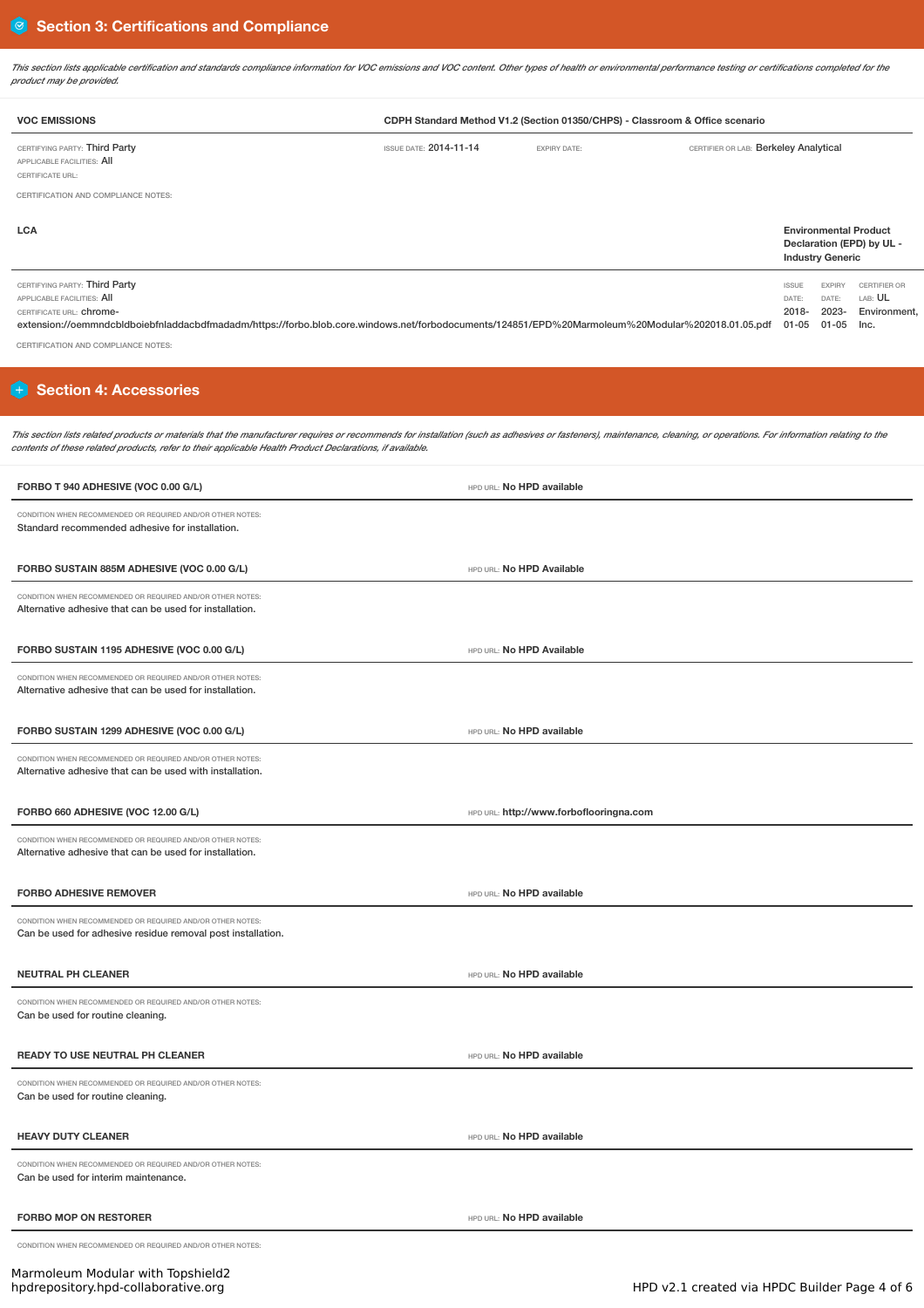### **FORBO SPRAY BUFF** HPD URL: **No HPD available**

CONDITION WHEN RECOMMENDED OR REQUIRED AND/OR OTHER NOTES: Can be used for interim maintenance.

### **FORBO MATTE FINISH** HPD URL: **No HPD available**

CONDITION WHEN RECOMMENDED OR REQUIRED AND/OR OTHER NOTES: Can be used for interim maintenance.

# **FORBO GLOSS FINISH** HPD URL: **No HPD available**

CONDITION WHEN RECOMMENDED OR REQUIRED AND/OR OTHER NOTES: Can be used for interim maintenance.

**FORBO WALL BASE** HPD URL: **http://www.forboflooringna.com**

CONDITION WHEN RECOMMENDED OR REQUIRED AND/OR OTHER NOTES: Can be used with Marmoleum Modular installation using the recommended adhesive.

# **Section 5: General Notes**

Marmoleum Modular lines include the following: Marmoleum Modular, Modular Striato, MCT (Marmoleum Composition Tile). Marmoleum Modular contains no Isocyanates.